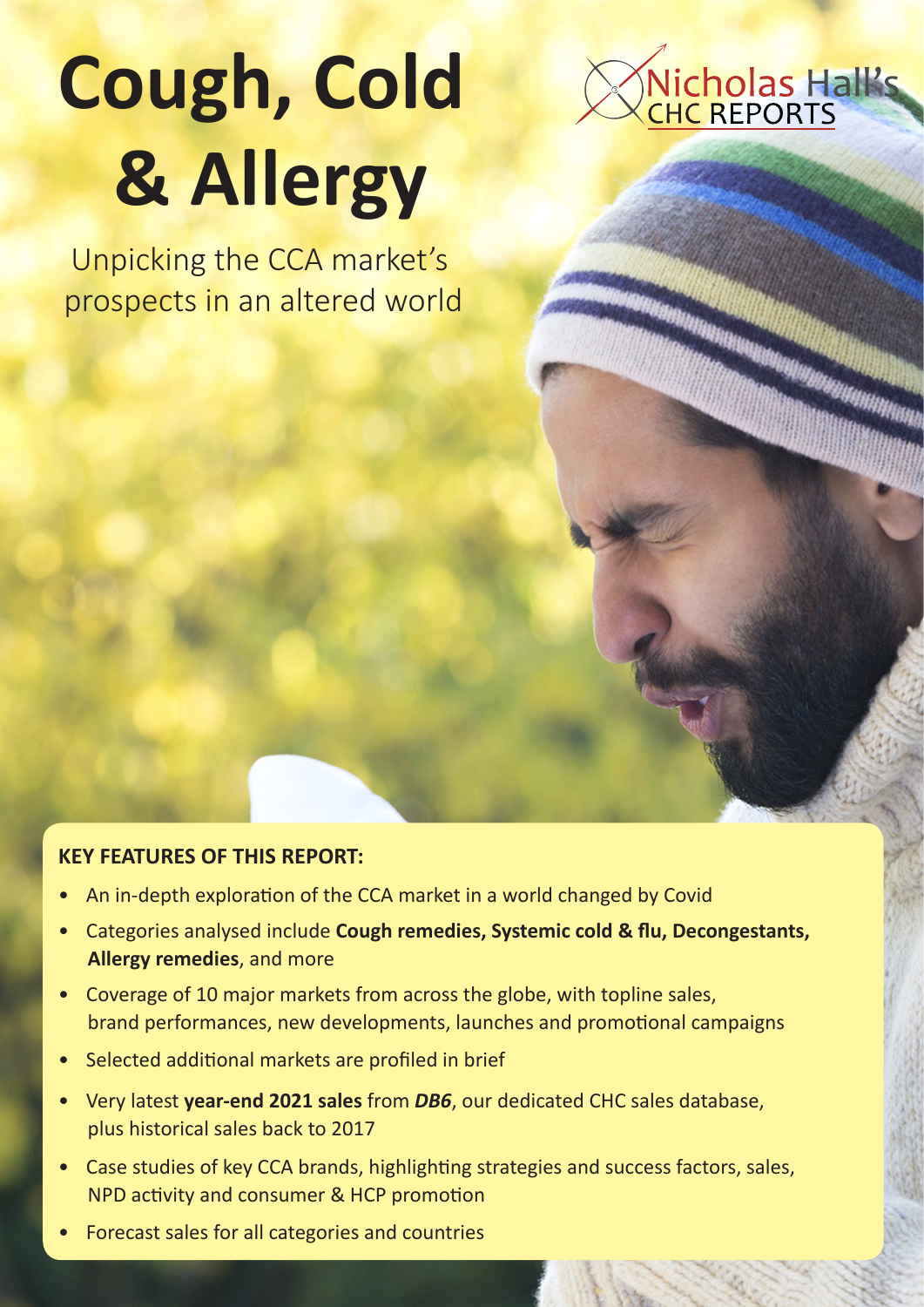# **Cough, Cold & Allergy**

Unpicking the CCA market's prospects in an altered world

# **2021 in focus…**

2021 saw Cough, Cold & Allergy sales return to positive growth (+4.4%) after successive periods of decline following a historic low-level incidence of colds & flu. All CCA categories posted gains, with cough remedies and topical decongestants among the larger drivers, alongside strong growth in smaller segments such as asthma remedies and chest rubs & inhalants. Allergy remedies performed well on the back of a strong allergy season. Nevertheless, globally CCA sales remain below their pre-pandemic level for now.

# **2022 & beyond…**

So what is next for the CCA market? Sales have improved as more viruses circulate among the population, but demand remains below that of peak pre-pandemic levels.

- Will the market continue to recover and what will be the key growth drivers in future?
- How has consumer behaviour shifted in the wake of Covid?
- Will the shift to e-Commerce channels shape the strategies of CCA players?
- The level of NPD activity in CCA has dropped year on year since its peak in 2017, but will the latest Rx-to-OTC switches or other innovations hold the key to unlocking growth?
- What are marketers doing to open up sales beyond the traditional cold & flu season?
- With an eye on immune supplements, undoubtedly boosted by the pandemic but levelling off in 2021, to what extent is the prevention / treatment balance shifting across different markets?